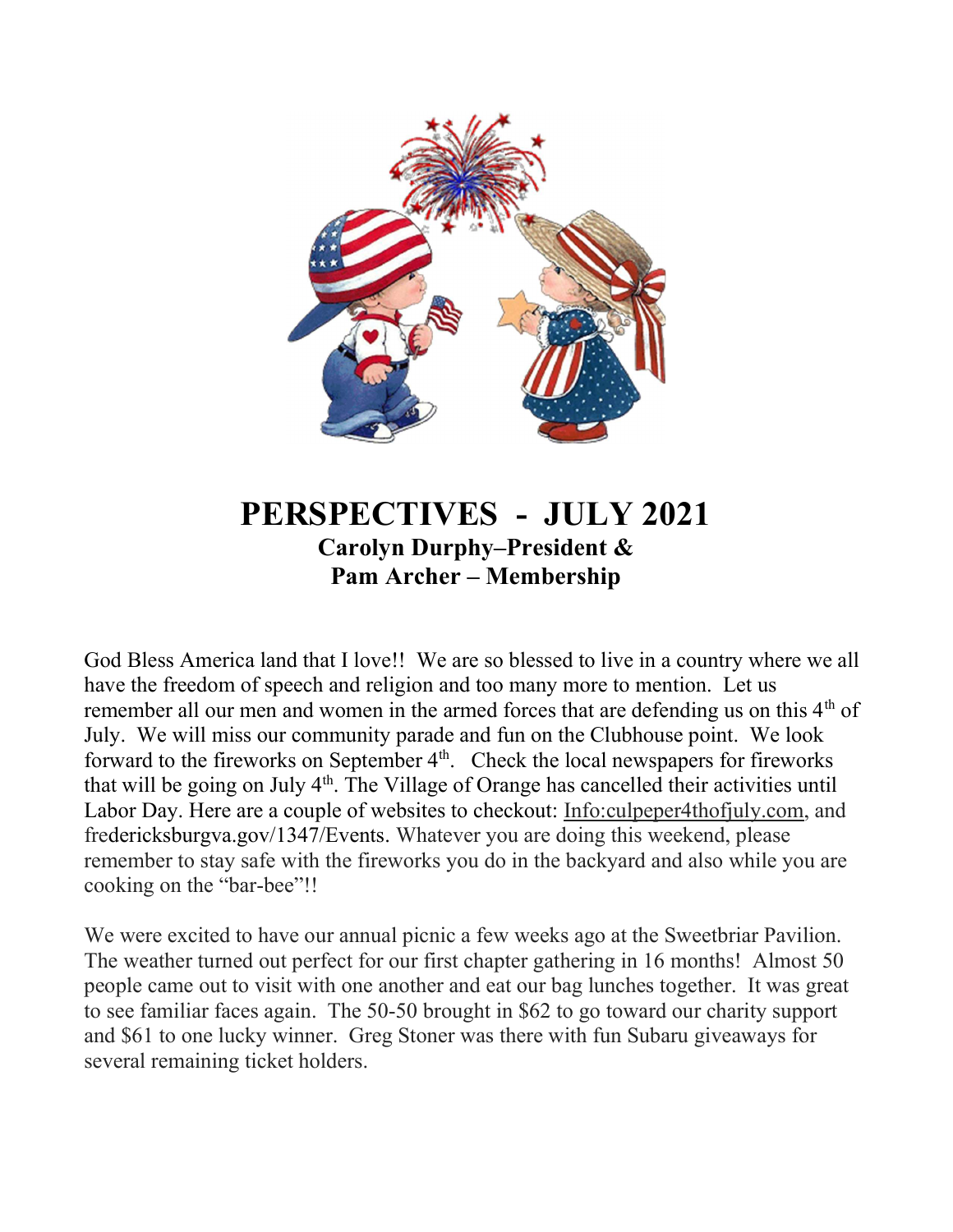While we're on the subject of meetings, don't forget to mark your calendars for July 19th! Social time begins at 9:30 am and we're looking forward to those goodies people have kindly signed up to bring, along with the usual coffee, tea and water. Our guest speaker will be Ronald Kesner, Orange County Sheriff's Office Triad Coordinator, who will be speaking about senior scams that have erupted during the pandemic.

Please remember to bring your payment for dues (if you haven't already paid). We will be updating our membership list soon and this will confirm that you still want to maintain your chapter membership.

Every Bite Helps! – Karen Kovarik

It was rewarding to see so many of you at Graze Restaurant last Thursday, and as a result AARP netted \$250, which will help with our greatly reduced ability to fund local needs. We tentatively plan two more outings this year, and hope you will support this painless way to raise funds. It also provides a good opportunity to socialize, which experts tell us is important to healthy aging.



AARP Smart Driver Online Course – Carolyn Durphy

The AARP Smart Driver online course is recognized as an approved Mature Driver accident prevention course for drivers aged 55 and older by the Virginia Department of Motor Vehicles. Insured drivers aged 55 and older may be eligible for an appropriate reduction in automobile insurance premium charges after completing this course. Please check with your insurance company or agent for any additional requirements for eligibility. Prices for the course may vary and you will see the amount when you pull up the site. It is an 8-hour course that you are able to log on and off at your own pace. You are able to print off a completion certificate at the end of the course - one for yourself and one for the insurance company.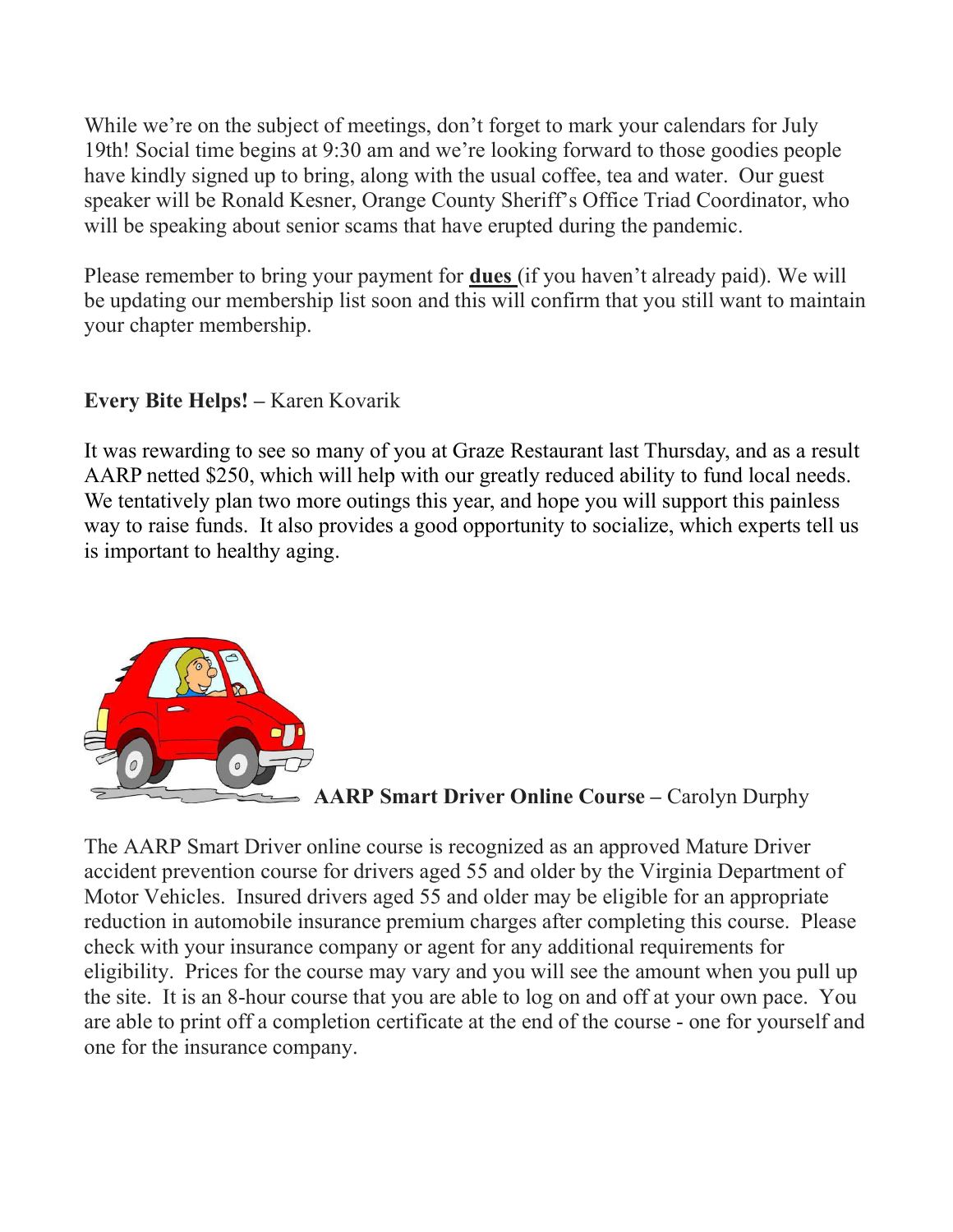

## CarFit Live Virtual Workshop – Joan Albertella

It's time to get up to speed on how well you fit in your vehicle. Join your peers (and trained volunteers) at the free CarFit Live Virtual Workshop where we'll explore ways you can assess and improve the fit of your vehicle from the comfort of your home. You'll learn which components of your car can be adjusted, how to measure yourself in your vehicle and why a proper fit can help you stay safer behind the wheel. CarFit is developed jointly in collaboration with AAA (American Automobile Association), AARP and the American Occupational Therapy Association (AOTA). www.learn.aarp.org/carfit-online-workshop.



July Birthdays – Pam Archer

Wishing a \*sparkling\* birthday to these members: Tony Aris, Julia Barnes, Joann Batten, Dorothy Beucler, Marcus Birdsong. Robin Chubak, Alan Clune, Karen Cox, Janet Daniero, Albert Desoiza, Walter Diercks, Barbara Drumheller, Sandra Frame, Ruth Pavlik, Peggy Pope, Doris Schluter, Veronica Schuettenberg, William Schuettenberg, Barbara Smith, Margaret Thode, Sharon Webb, Cliff Wilks

### Sunshine Report – Vi Liberti

If you know of any of our members that we should send a get well, thinking of you, or sympathy card please be sure to contact Vi with that information.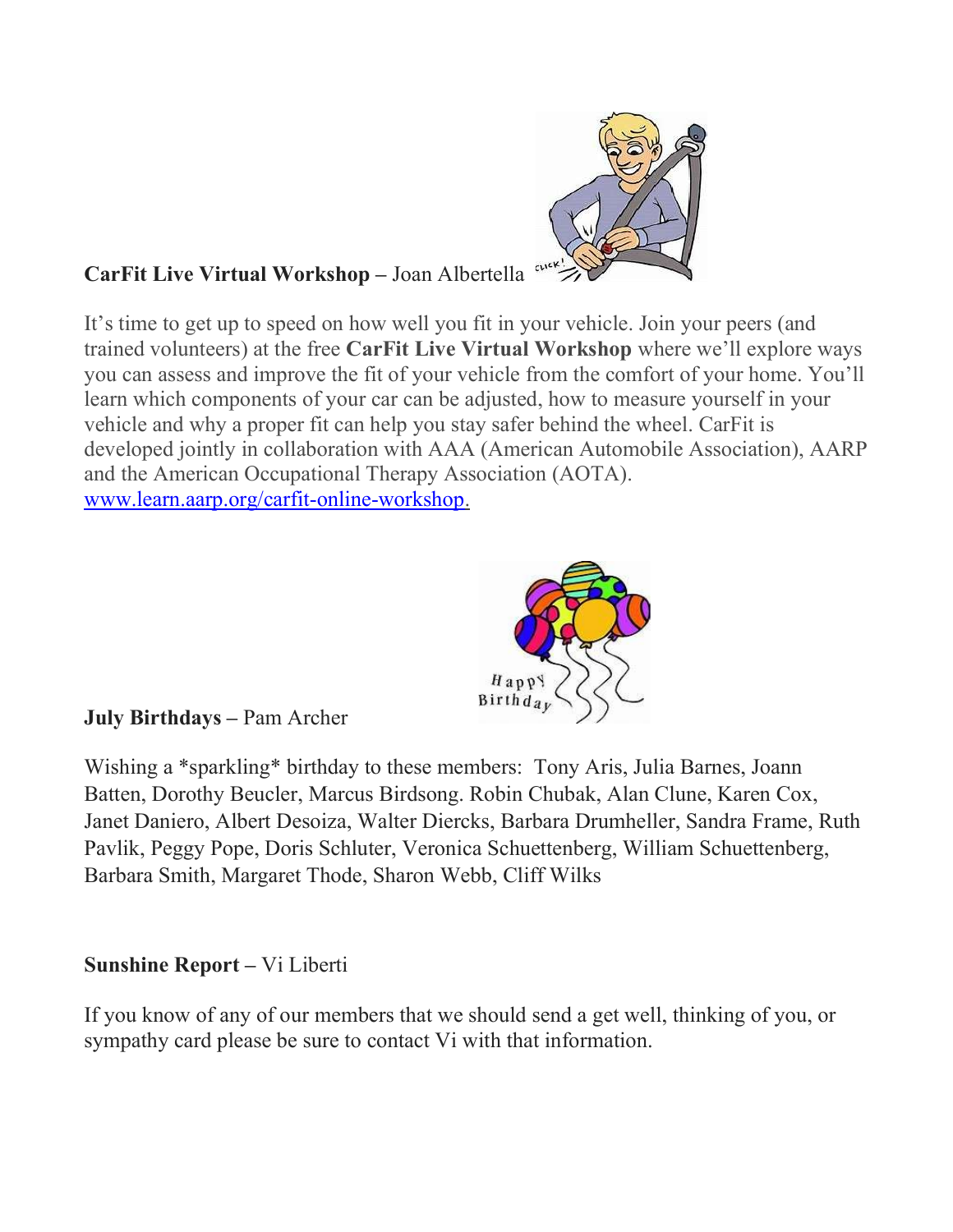

## Volunteer Hours Reporting Change – David Kraus

Effective immediately, when you report your volunteer hours only report those that you have contributed in support of AARP programs and activities. Generally, these will be hours worked in support of our local chapter's meetings, committees, and activities. We no longer will collect hours you worked in support of other volunteer organizations. This change is being made at the direction of the state AARP.

As before, you can record your hours in the book at the front table at our Clubhouse meetings or send them to Dave Kraus, krausman369@gmail.com, 571-334-4913.



Impaired Vision Support Group – Gail Sauro

The Impaired Vision Support Group of the LOW Lions Club invites you to attend our meeting on Tuesday, September  $7<sup>th</sup>$  at 10:00am in the Community Center.

The meeting will be hosted by the Virginia Department Blind Visionally Impaired by Max Manson who is a rehabilitation teacher that specializes in low vision. Assisting with presentation will be Catherine Beck, a specialist in orientation and mobility.

Because of seating requirements, a reservation is required. Please sign up no later than Friday August 6<sup>th</sup> by calling Gail Sauro at 972-1629 or e-mail her at gail.sauro@yahoo.com.